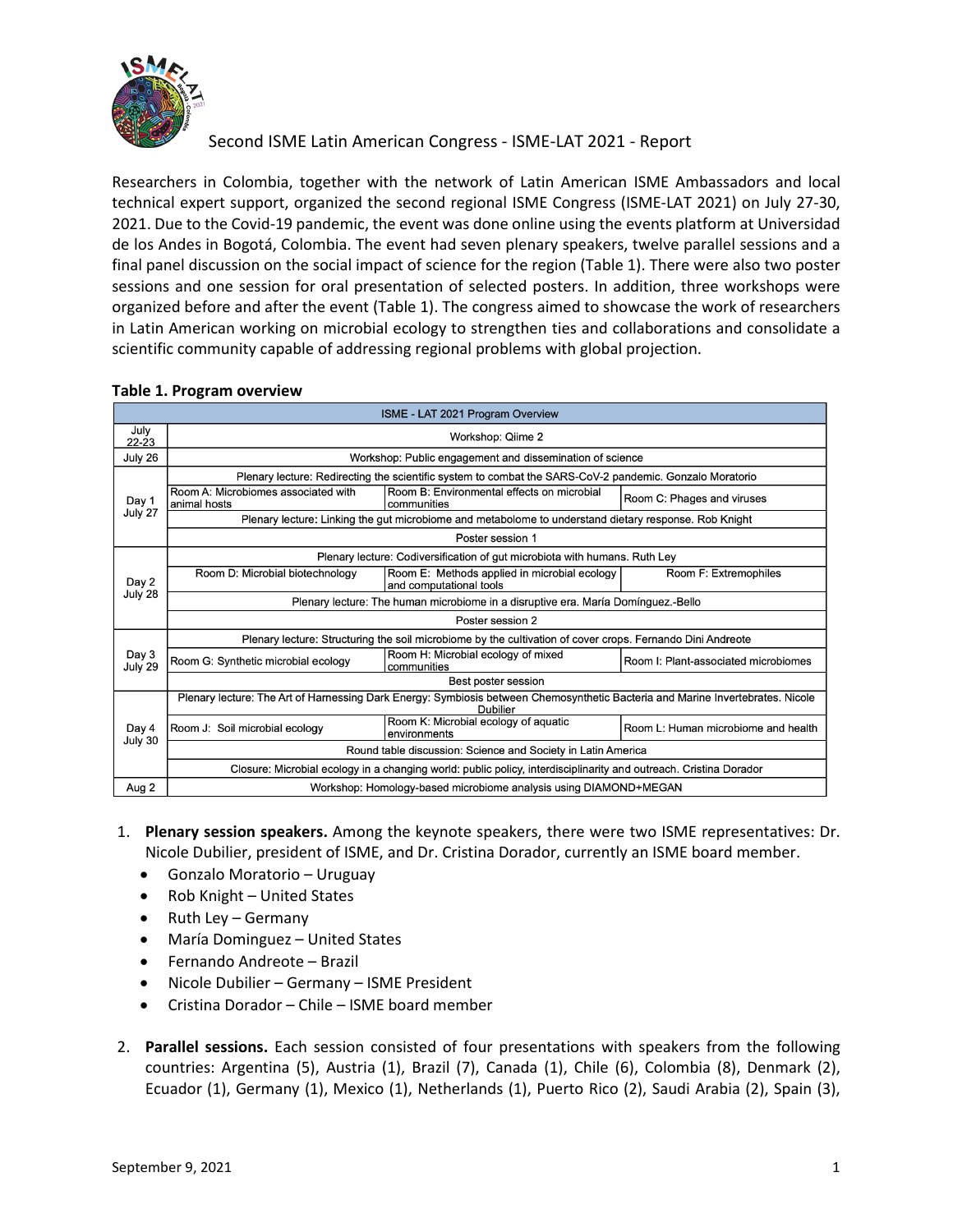

Uruguay (2), USA (5). Figure 1 shows the total number of speakers, including plenary speakers, based on country (a) and gender (b).



### **Figure 1. Invited speakers**

- 3. The **Panel Discussion** on "*Science and Society in Latin America"* was carried out with scientist actively involved in promoting science and science communication:
	- Roberto Kolter Harvard Medical School, USA
	- Susan Bueno Pontificia Universidad Católica de Chile
	- Arturo Casadevall Johns Hopkins School of Medicine, USA
- 4. **Workshops** were organized and carried out with help from students and experts in each topic:
	- **Qiime2 Workshop**, July 22 and 23, 49 participants. Instructors: Team from BCEM, Universidad de los Andes with collaboration from Dr. Greg Caporaso and Qiime staff, Northern Arizona University
	- **Public engagement and Science Communication**, July 26, 2021 52 participants (held in Spanish); instructor: Dr. Maria Camila Gómez, UK.
	- **Homology-Based Microbiome Analysis Using DIAMOND+MEGAN**, Aug 2, 2021 27 participants; instructor: Dr. Daniel Huson, Tübingen University, and his research group.
- 5. More than 500 **Participants** registered from 26 countries (Figure 2). Registration costs varied depending on the whether they were from industry (40 USD), academia (30 USD), presented posters (15 USD if selected; otherwise, 20 USD), invited speakers and guests (free) (Figure 3). 232 posters were submitted and presented in two poster sessions. Of these posters, 9 were selected for short oral presentations during the third day of the congress.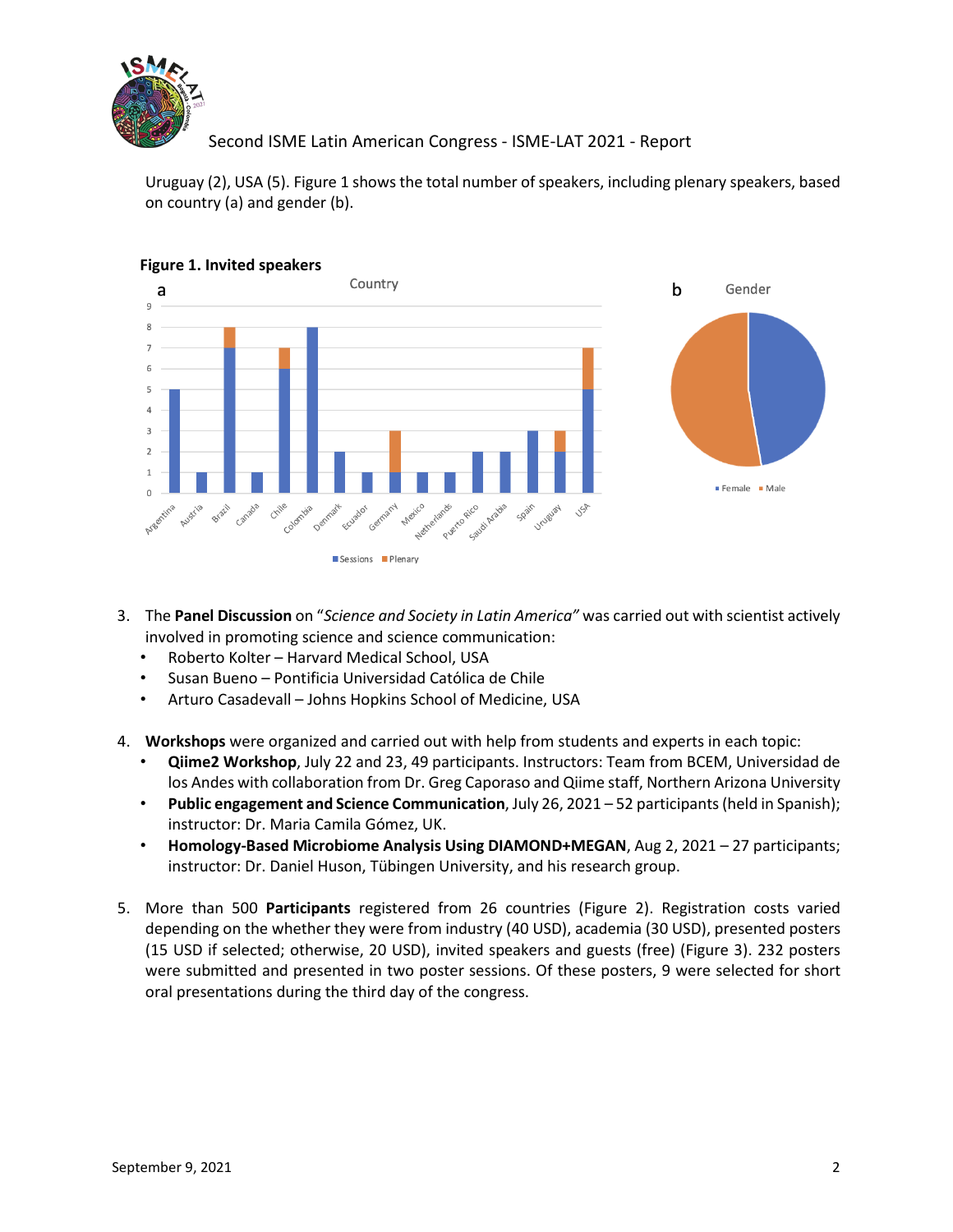





# **Figure 3. Type of participants**



The percentage is shown for the various types of participants, along with the registration cost.

- 6. **Organization**. The organization involved not only the local scientific committee and help from regional ISME Ambassadors, but also constant support and technical help from the event organizers, web page and platform integration, and administrative assistance at Universidad de los Andes.
	- Local scientific committee: María Mercedes Zambrano, ISME Ambassador to Colombia, Corporación Corpogen; Alejandro Acosta, Young ISME Ambassador to Colombia, Universidad de la Sabana; Alejandro Caro, Universidad Nacional de Colombia; Alejandro Reyes, Martha Lucía Cepeda, Diego Jiménez, Carlos Moreno, and Maryam Chaib de Mares, Universidad de los Andes; Vanessa Otero, Universidad Nacional de Colombia and General Coordinator of the event.